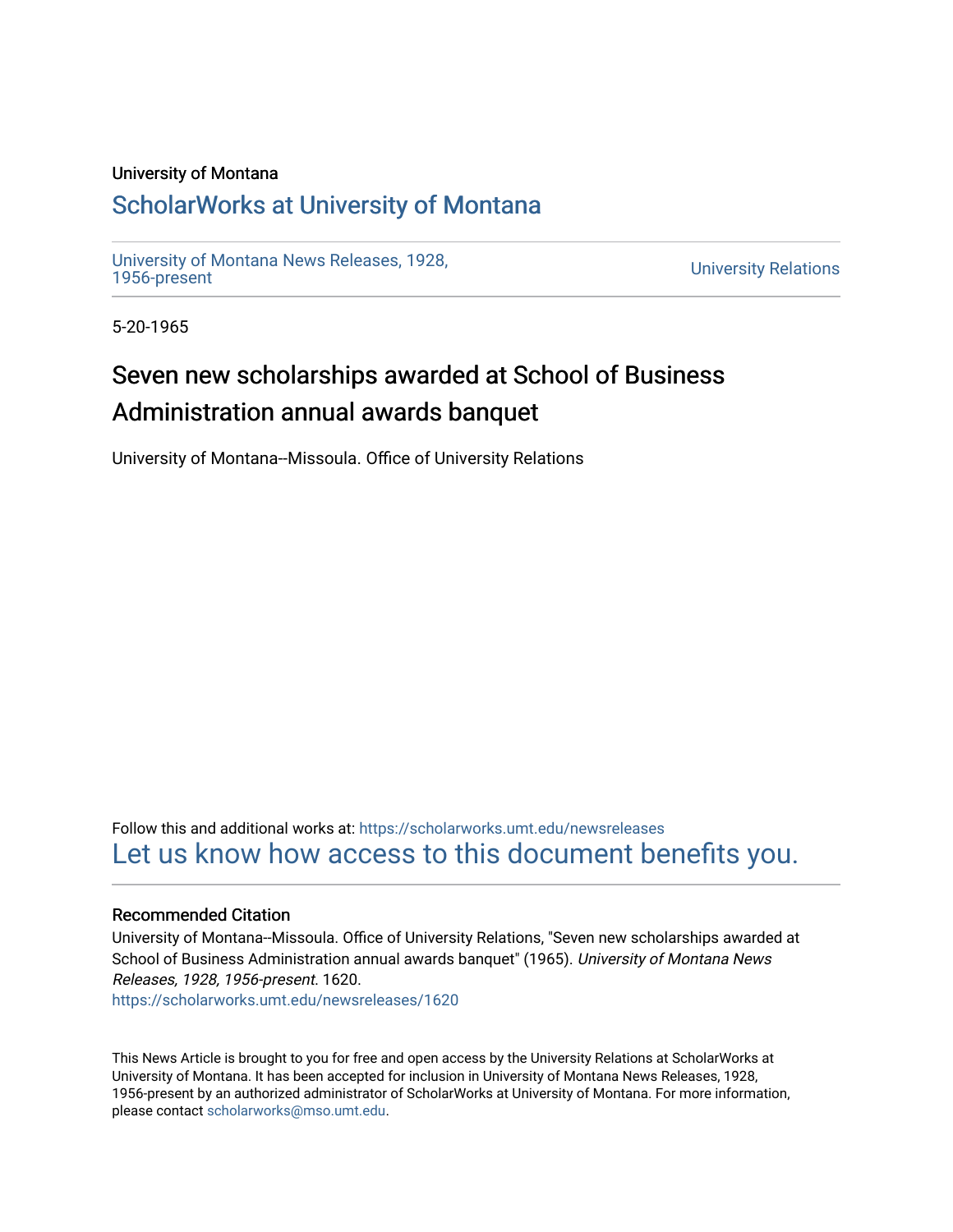**FOR RELEASE AFTER 8 P.M. , THURSDAY, MAY 20: THE AWARDS WILL NOT BE ANNOUNCED BEFORE THAT TIME.**

**Seven new scholarships were awarded to outstanding students in the Montana State University School of Business Administration at the school's annual awards banquet Thursday.**

**The l8 scholarships awarded totaled \$4,100. Two \$350 scholarships were announced for the first time at the banquet. They were sponsored by the Missoula and Flathead County Chapters of the Timber Haulers Association of Montana and the 0. R. Rubie Foundation, charitable arm of Bancorporation of Montana.**

**The Timber Haulers Association scholarship was presented to Glenda Shults of Missoula. The 0. R. Rubie Scholarship went to Francis Altman of Havre.**

**Five other awards were presented for the first time this year. They were: the Missoula Insurance Association Scholarship of \$100 to Wayne Riley of Nashua, the Montana Power Company Scholarship of \$350 to Sharon Kellogg of Glasgow, the Montana Association of Real Estate Boards Scholarship of \$100 to Russell Meech of Missoula, the Intermountain Lumber Company Scholarship of \$350 to Gary Peck of Libby, and the Plum Creek Lumber Company Scholarship of \$350 to Leonard David of Livingston.**

**Other awards presented were: the Hugh D. Galusha Sr. Scholarship of \$250 to Barbara Pulley of Culbertson, the Montana Bankers Association Award of \$350 to Robert McNellis of Butte, four Montana Savings and Loan League Awards of \$100 each to Douglas Buckingham of Terry, Donna York of Missoula, Loreen Folsom of Missoula and Marilyn Brown of Missoula.**

**(more)**

*Publications and News Service*

# **MONTANA STATE UNIVERSITY, Missoula**